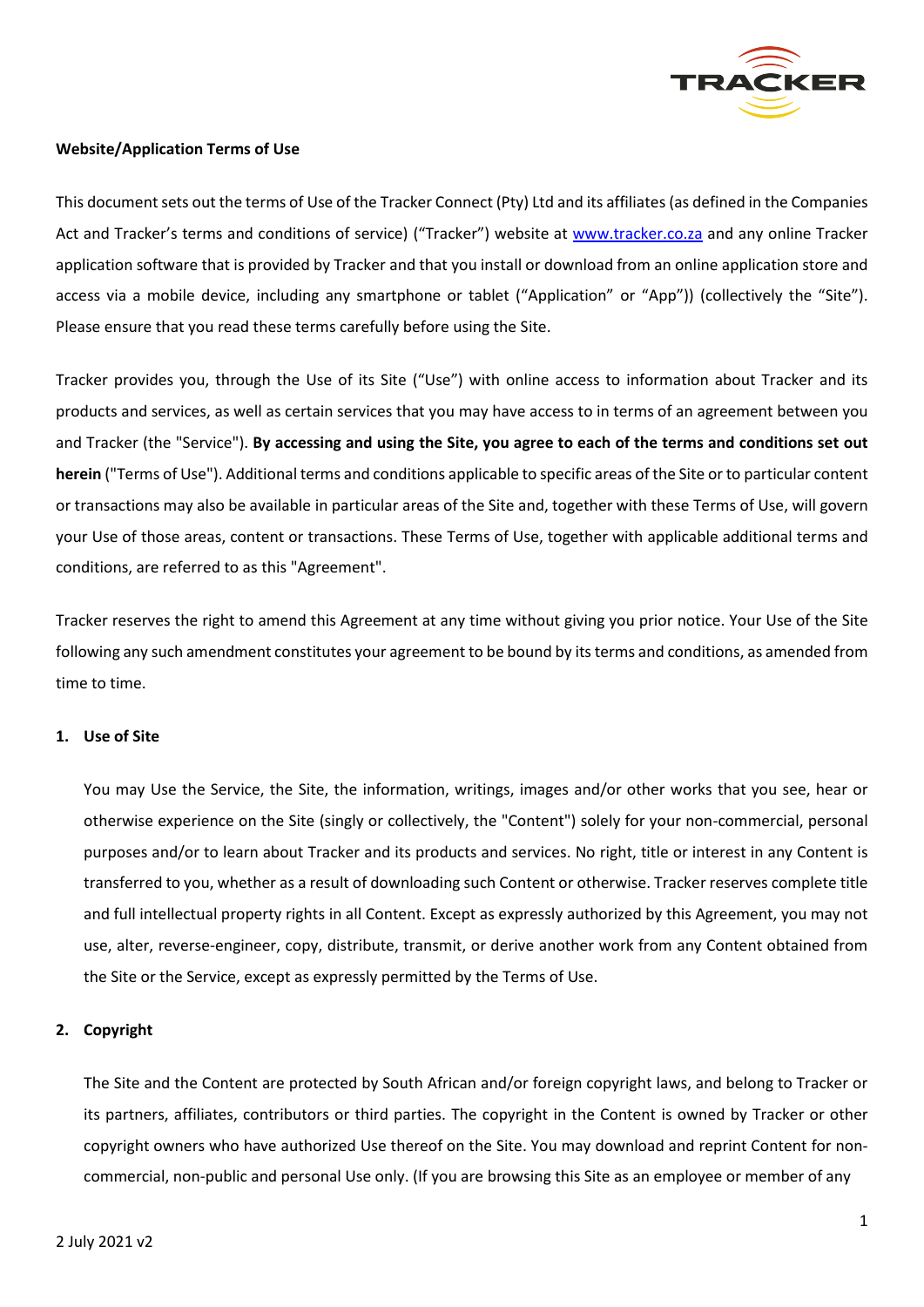

business or organization, you may download and reprint Content only for educational or other non-commercial purposes within your business or organization, except as otherwise permitted by Tracker, for example in certain password-restricted areas of the Site.

### **3. Trademarks**

You are prohibited from using any of the marks or logos appearing throughout the Site without prior written permission from the trademark owner, except as permitted by applicable law.

### **4. Links to Third-Party Web Sites**

Links on the Site to third party websites or information are provided solely as a convenience to you. If you Use these links, you will leave the Site. Such links do not constitute or imply an endorsement, sponsorship, or recommendation by Tracker of the third party, the third-party website, or the information contained therein. Tracker is not responsible for the availability of any such websites. Tracker is not responsible or liable for any such website or the content thereof. If you Use the links to the websites of Tracker affiliates or service providers, you will leave the Site, and will be subject to the terms of use and privacy policies applicable to those websites.

#### **5. Downloading Files**

Tracker cannot and does not guarantee or warrant that files available for downloading through the Site will be free from defects, software viruses or other harmful computer code, files or programs.

#### **6. Software**

Any software available for download via the Site is the copyrighted work of Tracker and/or its licensors. Use of such software is governed by the terms of the end user license agreement that accompanies or is included with such software. Downloading, installing and/or using any such software indicates your acceptance of the terms of the relevant end user license agreement.

# **7. Cookies**

You acknowledge that your use of the Site causes a unique cookie ID to be associated with you, which cookie ID enables us to provide the Services.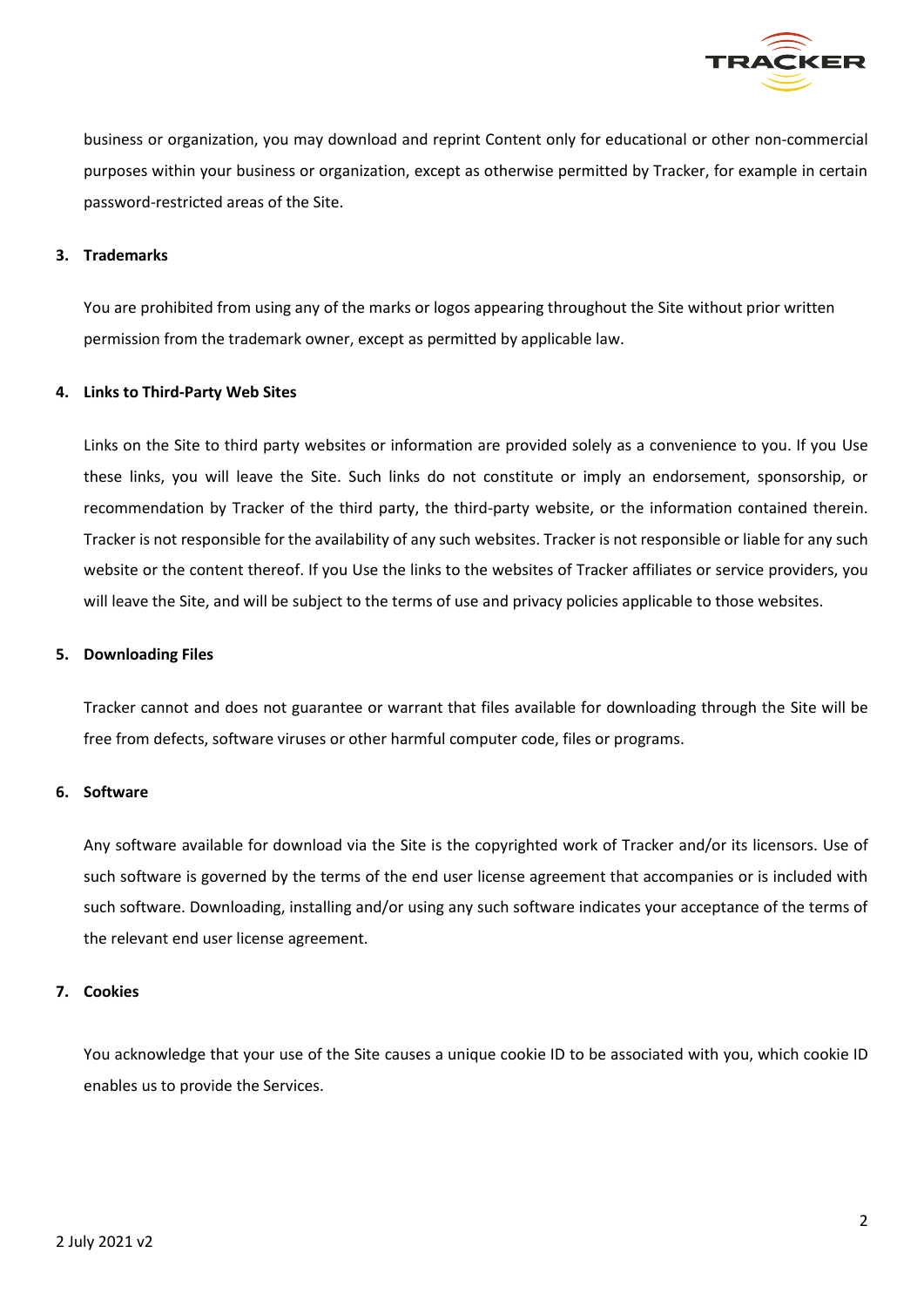

### **8. Financial Services**

# **8.1. Confirmations**

A confirmation is a separate document or form that contains the commercial terms of each specific transaction and incorporates these terms. We do our best to make the confirmation an accurate summary of your policy wording and schedule issued by your insurer. However, our website or application is merely a tool to help you apply for insurance. You remain responsible for reading the actual policy wording and schedule issued by your insurer. We are not liable for any differences between the confirmation and the actual policy wording and schedule issued by your insurer.

### **8.2. Authorised financial service provider**

Tracker Financial Services (Pty) Ltd, one of the affiliates of Tracker, is an Authorised Financial Service Provider with FSP License number 42862, which means that the Financial Services Board of South Africa has authorised us to provide advice and intermediary services on short-term Insurance products in terms of the Financial Advisory and Intermediary Services Act 37 of 2002 ("FAIS").

#### **8.3. License Certificate**

You can view our FSP license certificate in the options menu in our application or at our offices where we've displayed our FSP license certificate.

### **8.4. Chat Function**

We may offer a chat service as part of our application's functionality where the parties can chat with each other. We'll push generic messages to you depending on your behaviour on our application and may initiate live conversations with you from time to time. You can also initiate a live chat with us and you will be able to ask us questions. Depending on whether you are an active client who mandated us for intermediary services or simply a curious visitor, we may or may not respond.

We monitor your use of the chat function for abuse and may block you or a conversation involving you where necessary without prior notification to you.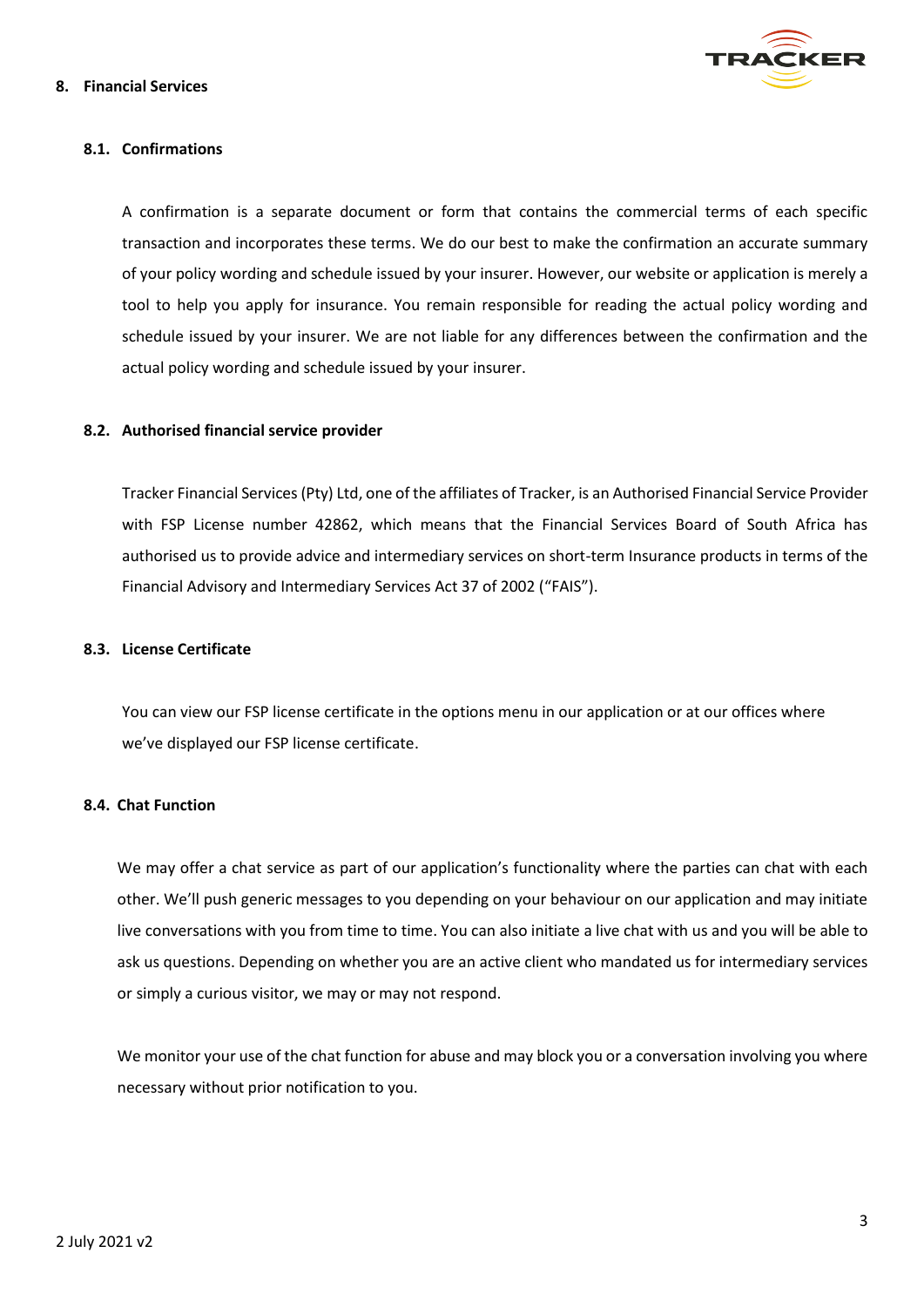

### **8.5. Intermediary agency agreement**

### 8.5.1. Background

We have entered into an intermediary agency agreement with a third-party service provider which means that they will perform certain back-office functions to administer your insurance policy, in certain circumstances.

8.5.2. Our rights

We have the right to:

- 8.5.2.1. alter or amend the terms and conditions of policies whether issued or not
- 8.5.2.2. alter the amount of the premium payable as agreed with your insurer
- 8.5.2.3. collect the necessary fees or premiums in respect of the policies issued in terms of our intermediary agreement

### **8.6. Functions**

The third-party service provider may perform various functions in terms of FAIS, including:

- 8.6.1. handling claims
- 8.6.2. portfolio analysis
- 8.6.3. all inspections of third-party claims
- 8.6.4. recovery of excesses (for which third parties may require assistance from us in obtaining information and or documentation from you)

# **9. Complaints**

# **9.1. Complaints policy**

We have a complaints policy that we will adhere to**.**

#### **9.2. How to complain**

If you feel that we have not treated you fairly, you can complain to us at any time by emailing us at the [info@tracker.co.za.](mailto:info@tracker.co.za)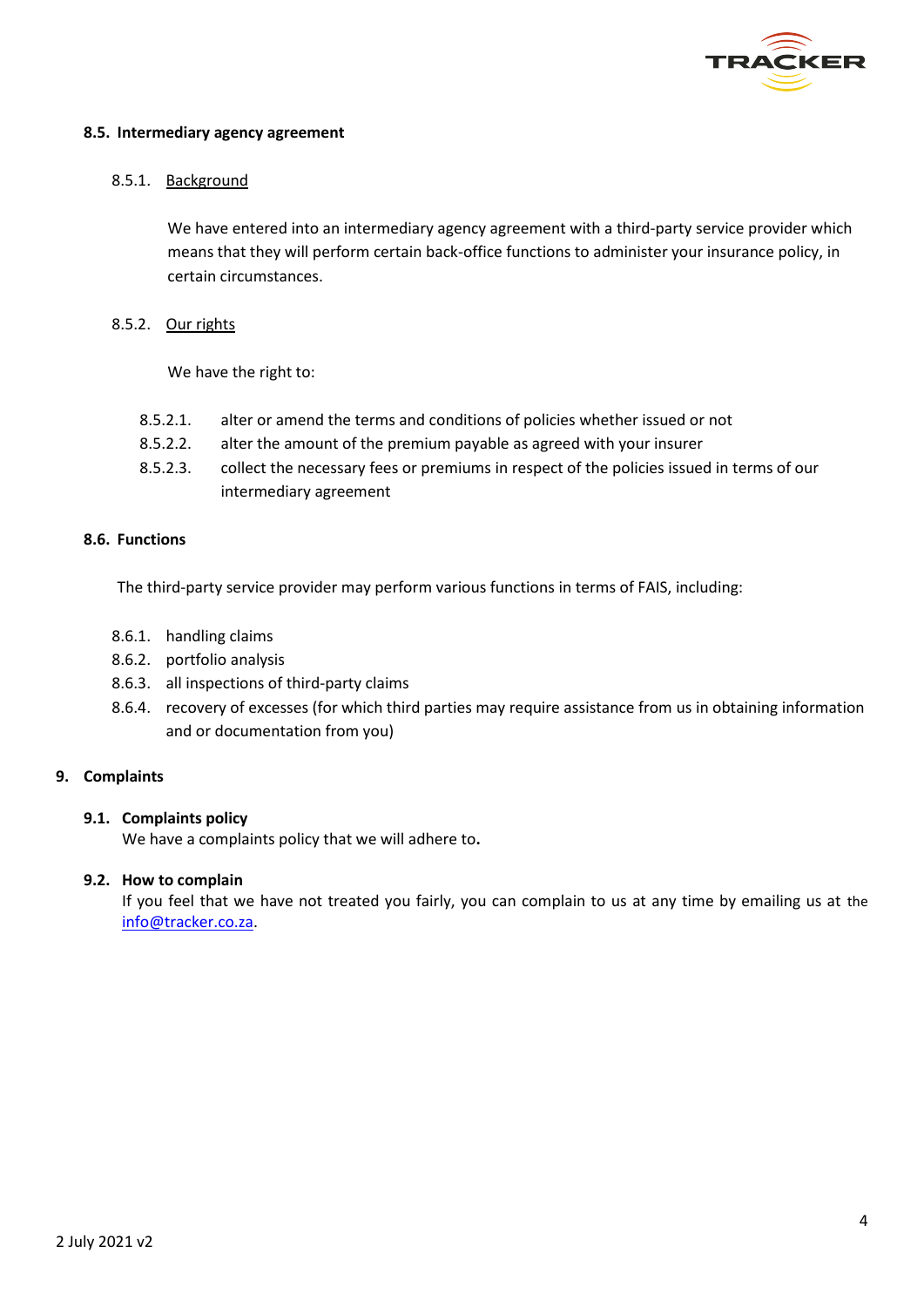

# **9.3. How we handle complaints**

We will:

- 9.3.1. promptly acknowledge receipt of your complaint in writing and give you the contact details of our staff who will help resolve it
- 9.3.2. handle your complaint in a timely and fair manner
- 9.3.3. consider each complaint properly
- 9.3.4. manage the complaints process appropriately and effectively
- 9.3.5. inform you of the outcome of your enquiry within four weeks of receiving your complaint
- 9.3.6. advise you of any further steps which may be available to you in terms of FAIS or any other law, where your complaint is not resolved to your satisfaction
- 9.3.7. and if the outcome of a complaint is not in your favour, we will provide you with full written reasons for not deciding in your favour and make sure that you understand your rights to further pursue your complaint with the relevant regulatory authority, within six months.

### **10. Disclaimer of Warranties**

TRACKER MAKES NO EXPRESS OR IMPLIED WARRANTIES, REPRESENTATIONS OR ENDORSEMENTS WHATSOEVER WITH RESPECT TO THE SITE, THE SERVICE, THE CONTENT OR ANY PRODUCT OR SERVICE PROVIDED THROUGH THE SITE AND EXPRESSLY DISCLAIMS ALL WARRANTIES OF ANY KIND, EXPRESS, IMPLIED, STATUTORY OR OTHERWISE, INCLUDING BUT NOT LIMITED TO IMPLIED WARRANTIES OF MERCHANTABILITY, FITNESS FOR A PARTICULAR PURPOSE, TITLE AND NON-INFRINGEMENT. TRACKER DOES NOT WARRANT THAT THE FUNCTIONS PERFORMED BY THE SITE OR THE SERVICE WILL BE UNINTERRUPTED, TIMELY, SECURE OR ERROR-FREE, OR THAT DEFECTS IN THE SITE OR THE SERVICE WILL BE CORRECTED. TRACKER DOES NOT WARRANT THE ACCURACY OR COMPLETENESS OF THE CONTENT, OR THAT ANY ERRORS IN THE CONTENT WILL BE CORRECTED. WHILE TRACKER WILL TAKE ALL REASONABLE PRECAUTIONS TO PREVENT THIS, WE DO NOT WARRANT THAT THE WEBSITE OR ANY SOFTWARE AVAILABLE FOR DOWNLOAD ON THE WEBSITE IS FREE OF VIRUSES OR DESTRUCTIVE CODE. THE SITE, THE SERVICE AND THE CONTENT ARE PROVIDED ON AN "AS IS" AND "AS AVAILABLE" BASIS.

# **11. Limitation of Liability**

IN NO EVENT WILL TRACKER BE LIABLE FOR ANY DAMAGES WHATSOEVER, INCLUDING BUT NOT LIMITED TO ANY DIRECT, INCIDENTAL, CONSEQUENTIAL, SPECIAL, EXEMPLARY OR OTHER DAMAGES ARISING OUT OF (I) THE USE OF OR INABILITY TO USE THE SITE, THE SERVICE, OR THE CONTENT, (II) ANY TRANSACTION CONDUCTED THROUGH OR FACILITATED BY THE SITE; (III) ANY CLAIM ATTRIBUTABLE TO ERRORS, OMISSIONS, OR OTHER INACCURACIES IN THE SITE, THE SERVICE AND/OR THE CONTENT, (IV) UNAUTHORIZED ACCESS TO OR ALTERATION OF YOUR TRANSMISSIONS OR DATA, OR (V) ANY OTHER MATTER RELATING TO THE SITE, THE SERVICE, OR THE CONTENT, EVEN IF TRACKER HAS BEEN ADVISED OF THE POSSIBILITY OF SUCH DAMAGES. IF YOU ARE DISSATISFIED WITH THE SITE, THE SERVICE, THE CONTENT OR THE TERMS OF USE, YOUR SOLE AND EXCLUSIVE REMEDY IS TO DISCONTINUE USING THE SITE.

TRACKER'S LIABILITY IS LIMITED AND WARRANTIES ARE EXCLUDED TO THE GREATEST EXTENT PERMITTED BY LAW BUT SHALL IN NO EVENT EXCEED THE VALUE OF THE FEES PAID OR PAYABLE TO TRACKER IN THE FIRST 12 MONTHS OF THE RELEVANT SERVICE CONTRACT.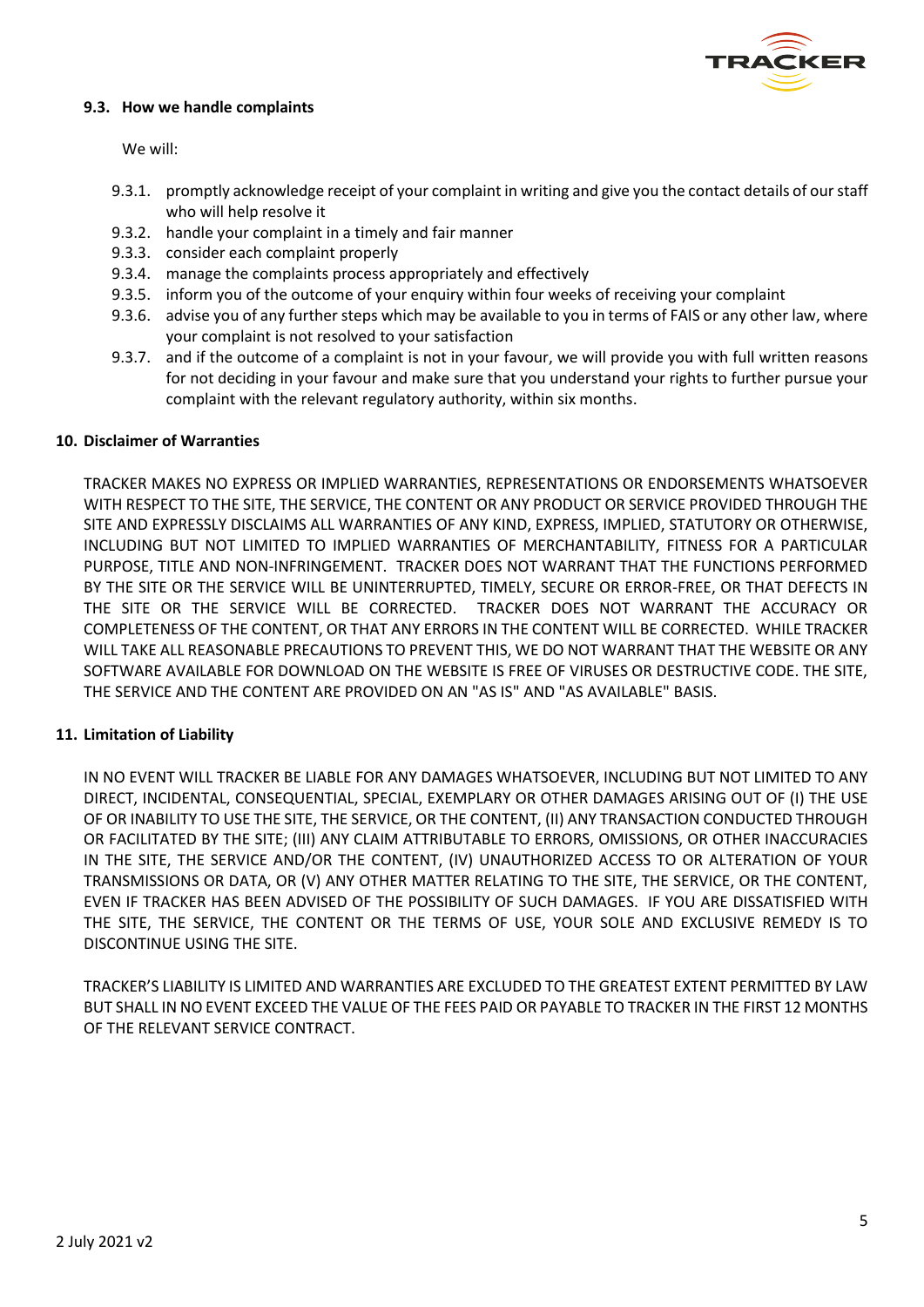

# **12. Indemnity**

You understand and agree that you are personally responsible for your behaviour on the Site. You agree to indemnify, defend and hold Tracker, its parent companies, subsidiaries, affiliated companies, business partners, licensors, employees, agents, and any third-party information providers to the service harmless from and against all claims, losses, expenses, damages and costs (including but not limited to direct, incidental, consequential, exemplary and indirect damages) and reasonable attorneys' fees resulting from or arising out of your use, misuse, or inability to Use the Site, the Service, or the Content, or any violation by you of this Agreement.

### **13. Privacy**

By using the Site, you specifically warrant that you agree to Tracker's privacy policy, *inter alia,* that Tracker or its affiliates may contact you to notify you about changes to our services or to introduce you to new services. If you do not agree, you must cease to use the Site. You can access Tracker's Privacy Policy at [http://www.tracker.co.za/Pages/About-Us/Legal/PrivacyPolicy.aspx.](http://www.tracker.co.za/Pages/About-Us/Legal/PrivacyPolicy.aspx)

#### **14. User Conduct**

You agree to Use the Site only for lawful purposes. You agree not to take any action that might compromise the security of the Site, render the Site inaccessible to others or otherwise cause damage to the Site or the Content. You agree not to add to, subtract from, or otherwise modify the Content, or to attempt to access any Content that is not intended for you. You agree not to Use the Site in any manner that might interfere with the rights of third parties.

#### **15. Unsolicited Idea Submission Policy**

Tracker or any of its employees do not accept or consider unsolicited ideas, including ideas for new advertising campaigns, marketing strategies, new or improved products, technologies, services, processes, materials, or new product names. We have found this policy necessary in order to avoid misunderstandings should Tracker's business activities bear coincidental similarities with one or more of the thousands of unsolicited ideas offered to us. Please do not send your unsolicited ideas to Tracker or anyone at Tracker. If, in spite of our request that you not send us your ideas, you still send them, then regardless of what your posting, email, letter, or other transmission may say, (1) your idea will automatically become the property of Tracker, without any compensation to you; (2) Tracker will have no obligation to return your idea to you or respond to you in any way; (3) Tracker will have no obligation to keep your idea confidential; and (4) Tracker may use your idea for any purpose whatsoever, including giving your idea to others.

However, Tracker does welcome feedback regarding many areas of Tracker's existing businesses that will help satisfy customer needs, and feedback can be provided through the listed contact areas on the Site.

# **16. Password Security**

If you register on the Site, you are responsible for maintaining the confidentiality of your member identification and password information, and for restricting access to your computer, smartphone or tablet. You agree to accept responsibility for all activities that occur under your member identification and password.